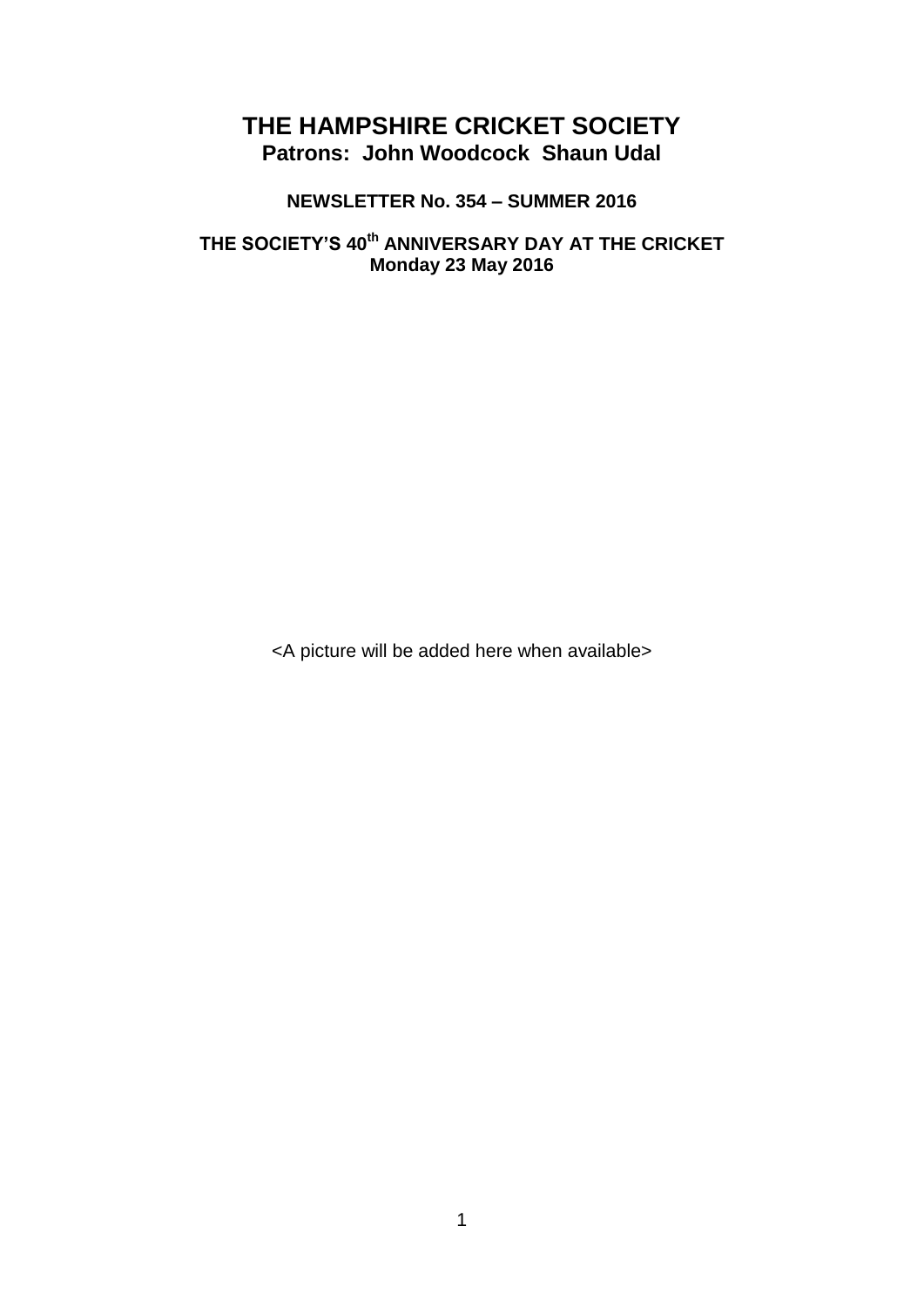Seventy-five members and guests enjoyed a splendid day in the Shaun Udal suite at the Ageas Bowl on 23 May to celebrate the Society's  $40<sup>th</sup>$  Anniversary. Besides watching an absorbing day's cricket, members were able to take pleasure in much convivial conversation over bacon butties and coffee on arrival, and then lunch and later, tea, which included a special anniversary cake (see front page). The weather was very kind and we were able to sit outside for the day. The event proved a splendid setting for members to get to know each other better in a more relaxed atmosphere than is possible at the normal meetings which are of course of a much shorter duration. David Allen also displayed interesting items from Hampshire's collection of bats, sweaters, ties and other memorabilia. Throughout the day there was a real buzz, and many members not only expressed their delight and satisfaction with the event but suggested that a similar day should be held annually. Our chairman, Susanne Marlow, wishes to thank all those who supported it and made it such a success.

**In view of the comments made by members, the Committee has unanimously decided to organise a similar day in 2017. Details will be circulated as soon as next year's fixtures have been announced.** 

## **JOHN WOODCOCK – 90 NOT OUT**

John Woodcock celebrated his 90<sup>th</sup> birthday on 7 August. In a marvellous two-page interview with Mike Atherton in *The Times* on 30 July, it was revealed that Longparish, the village in which he has lived for nearly all his life, was organising a party reserved just for the villagers. John's family have been connected with the church and village since 1765, and to celebrate that long association, a stained glass window, *The Four Seasons,* was commissioned last year. The contents of that window demonstrate his deep love of the countryside. The article also contains much else besides including: his dogs, all named after cricketing terms, golf, shooting, and fishing with the greats, recollection of Colin Cowdrey's first century in Test Cricket at Melbourne in 1954-55 (if offered the choice it was the one innings he would like to watch again), Neville Cardus, John Arlott, and thoughts on greatness.

The Society has sent its own card to John to convey its congratulations.

## **OBITUARIES**

It is with great sadness that this Newsletter has to include notice of the passing of three men who contributed greatly to cricket in the County in their different ways.

#### **PHIL BICHARD**

Phil Bichard died on 17 June, aged 94. He was one of the Society's founder members and its first secretary and Newsletter editor. It was he who set the benchmark for recruiting the high quality of speakers. Similarly, as Newsletter editor, he set the standard for the years ahead. He edited 25 issues between January 1976 and January 1979. In an Appreciation of him handing over to his successor, Tony Mitchener, Frank Bailey wrote "Due to Phil's enthusiasm and hard work over the past three years, the Newsletter has been far more than its name implies. It has included several articles of major research and interest, and statistical information at national,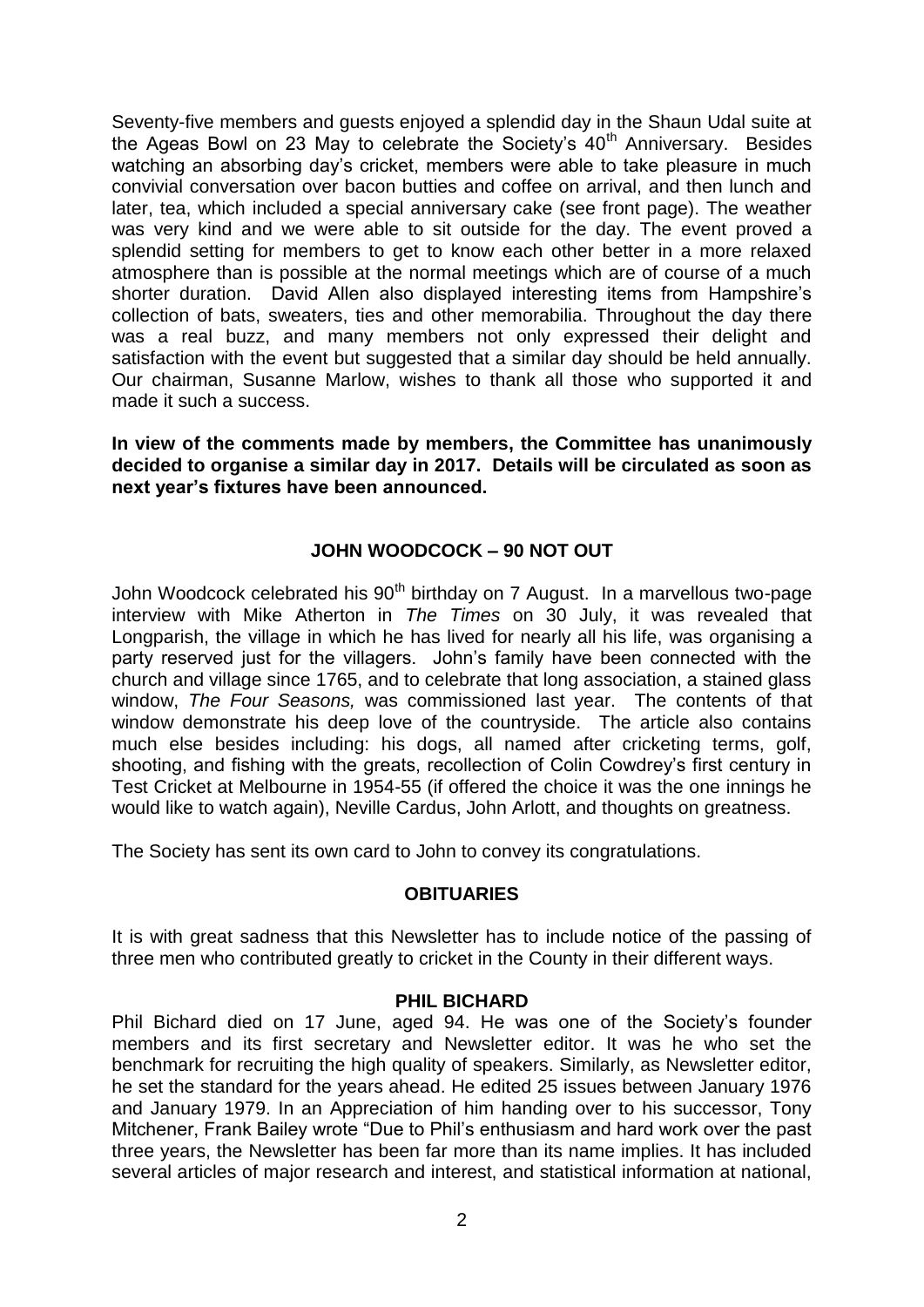county and club level. The pen pictures of our speakers and the subsequent reports of the talks, all produced by Phil himself, have included many little gems of acute observation". On re-reading those Newsletters, this editor can confirm that Frank was spot on. There were wonderful nuanced witticisms concerning, among others, Arthur Holt (included in Newsletter No. 308) and Desmond Eagar. When the latter died at the end of the 1977 season, Phil wrote "….he seemed to be a permanent fixture of the Northlands Road ground, surveying the play, spectators and gatemen from his office window". John Arlott's first appearance at a Society meeting in October 1977, prompted a splendidly evocative paragraph on the old town of Basingstoke during the time that the great broadcaster grew up there. His Newsletters were wide-ranging indeed. Phil was a schoolmaster, and evidently a well read one, as he often quoted poetry and extracts from novels in his writings.

He was an outstanding opening batsman for Basingstoke and North Hants Cricket Club. In a career spanning 20 years, he scored over 20,000 runs, often comfortably passing one thousand runs in a season whilst he was at his peak. His highest score was 184 not out against Swindon at May's Bounty in 1962. Society member, **Simon Sweetman,** who now edits the ACS Journal and writes in *The Cricket Paper,* was scorer at the time and he remembers that Phil's captain tried to keep him going for his double century, but he was too exhausted. He played in one match for Hampshire 2<sup>nd</sup> XI against Kent at Bournemouth in 1949, scoring 23 in his only innings. Also in the side was Jimmy Gray. In those days, Hampshire  $2<sup>nd</sup>$  XI played in the Minor Counties Championship. Simon Sweetman remembers that he gave up cricket to play golf for a while but then returned.

With Hampshire's Bernard Harrison, Phil co-authored *Basingstoke and North Hants Cricket Club 1865-1965* which remains the definitive volume on cricket in the northern part of the county.

He was a natural sportsman, exemplified by the fact that another Society member, **Brian Gray,** enjoyed seeing him star at football for Basingstoke Town. Phil was his schoolmaster. Brian also recalls that when he was playing football in his school's trials, Phil was referee. At one point, the latter was standing behind him and whispered "shoot". He did so and scored, with the result that he was appointed captain!

Among other comments received were from **Andrew Renshaw,** who played the odd match with him and described him as a "lovely man". Finally, **Tony Mitchener,** my predecessor as Newsletter editor, recalls Phil's smiling welcome from the early days of HCS and valued his encouragement to succeed him as Newsletter editor.

In his early years, he worked in the cash office for Southampton Transport, before service in the RAF in Italy during WW2.

#### **NEIL JENKINSON**

Neil Jenkinson died on 20<sup>th</sup> July. Neil was a historian par excellence. He created files for every Hampshire player and possessed an encyclopaedic knowledge of the game, particularly the Hambledon era and the Edwardian Golden Age. He was usually the first port of call for any author wishing to write a book connected with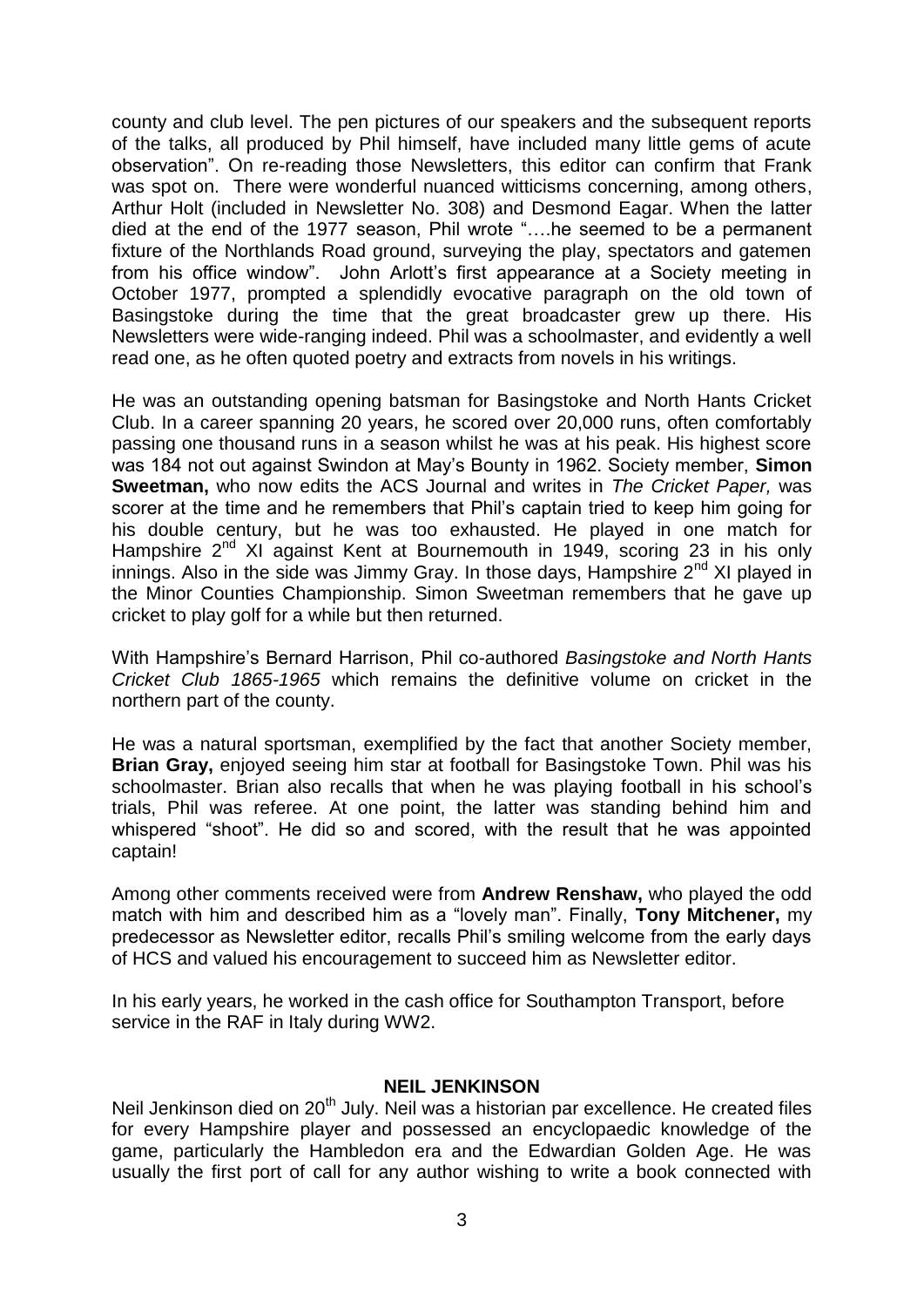Hampshire cricket. He was always only too happy to share information and provide tactful and sensitive advice on areas for further research. A common theme in communications since his death is that he was a "gentleman", and much loved and respected by all who came into contact with him. One of his finest claims to fame was that he was John Arlott's solicitor and enjoyed at least one of JA's famously bucolic dinners at the latter's home in New Alresford.

He preceded David Allen as Hampshire's Archivist. Due to the paucity of space to display and store items at the former County Ground and the Ageas Bowl, he once held a substantial part of the Club's collection at his home in Winchester.

Neil addressed the Society in December 1993, taking as his subject Philip Mead on whom he had just written a book. In one of those poignant coincidences that repeatedly occur during life, he asked the audience if any of them had seen Mead play. Three raised their hands, one of whom was Phil Bichard. Phil had seen Hampshire's greatest run-maker (the title of the book) score a century against Kent at Southampton in the 1930s.

Neil was born in Winchester in 1939. He attended Peter Symonds Grammar School (as it then was) in the city, and such was his affection for his alma mater that he wrote a book on its history in 1992. After university at King's College, London, where he studied Classics, he qualified as a solicitor and worked in Winchester. He remained with the same firm until 1987, when he became a Chairman with the Employment Tribunals network until his retirement in 2000.

For the next twelve years, he became a prolific writer with works on Hampshire's great comeback in Birmingham 1922, two publications on Hampshire cricket – I*mages of Sport, Hampshire County Cricket Club (with his historian friends Dave Allen and Andrew Renshaw) and Hampshire CCC Greats (with Dave Allen and Bill Ricquier*)- a book on the Hambledon Club, after its 18<sup>th</sup> century heyday – *Here's The Hambledon Club,* and two biographies in the ACS Lives in Cricket Series on Richard Daft of Nottinghamshire, and Hampshire's Charles Llewellyn. In both works, he vividly outlined the hardships of professional cricketers in their respective eras. He also contributed a series of varying and exhaustively researched articles for the Hampshire Handbook, particularly during Andrew Renshaw's stewardship. The editor remembers in particular one on Fred Hyland who played for Hampshire in one match at Northampton in 1924, which lasted for 12 balls and 10 minutes because of heavy rain. Neil has left a very significant legacy relating to Hampshire cricket. He was a Hampshire Life President.

#### **COLIN CAMPBELL**

Another long standing HCS member to pass away during the summer was Colin Campbell. He was also a Hampshire Life President who followed a career as an accomplished professional pianist whilst a school teacher.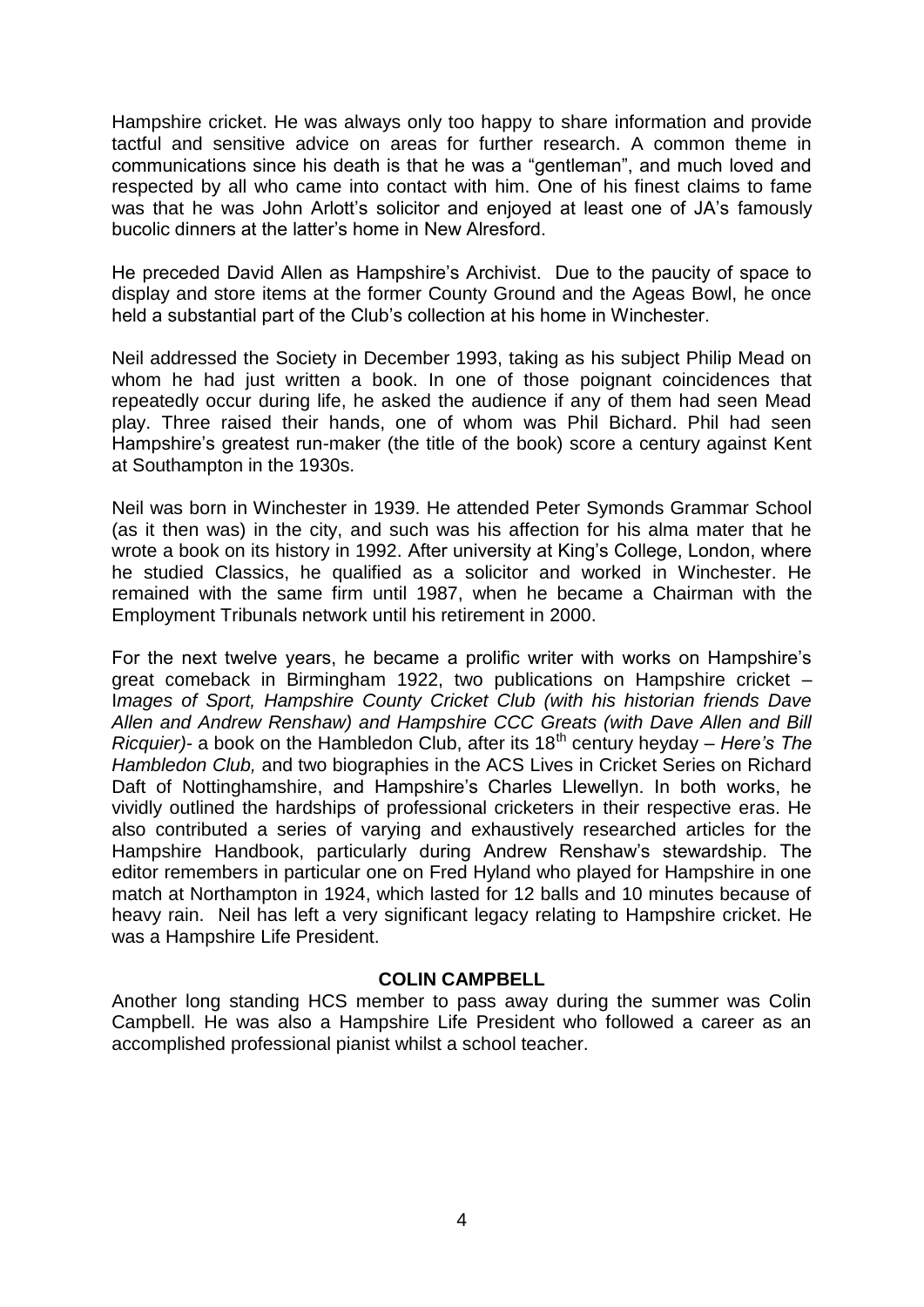#### **MEETINGS**

#### **Wednesday 23 March 2016**

Ken Burney filled a missing gap in the Society's 40-year history with a most informed and authoritative account of the life of WG Grace. He enhanced his talk by bringing many interesting items of memorabilia on his subject, which he invited his audience to examine at the end of the evening. William Gilbert Grace was born at Downend, Bristol on 18 April 1848, on his mother's (Martha) 36<sup>th</sup> birthday. He died at Mottingham, Kent on 23 October 1915, aged 67.

He played first-class cricket for some 30 teams over a span of 44 years (1865-1908). He therefore appeared in his last match at the age of 60. In 1896, he was sole recipient of the Wisden Cricketer of the Year award for his feats in 1895 when, at the age of 47, he became the first man to score both 1000 runs in May and record a career century of centuries. The only other men to be similarly honoured by Wisden are Jack Hobbs and PF Warner.

His statistical legacy was prodigious: 54211 runs (fifth in all-time list), 2809 wickets  $(6<sup>th</sup>)$  and 875 catches (second, behind Frank Woolley). He also stumped five batsmen. He was inducted into the ICC Hall of Fame in 2009.

Like many men, before and since, he was out for a duck on his debut. He did, though, make a startling contribution with the ball by taking 13 wickets. Such was his domination thereafter, he was known as The Champion at the end of only his fifth season in 1869.

Mr. Burney then gave a few observations on his batting technique. He held the bat at the top of the handle; his back lift was high and he possessed fast bat speed in the hitting area.

His county was, of course, Gloucestershire. Up until 1870, he played only for representative teams. He played in Gloucestershire's inaugural county match in 1870 and then appeared for them until his acrimonious departure in 1899. For much of that time, he was captain and sole selector. His policy was to select as many amateurs as possible to keep the costs down. By now, he had started to qualify as a doctor. He did so in 1879, after 11 years of training. He then practised for the next 20 years. Our speaker held a sympathetic view on his reputation as a "shamateur". He often performed considerable unpaid medical work. It is a fact, though, that he earned a considerable sum from the game but such was his fondness for celebratory food and drink, and innate generosity in sharing with others on such occasions, he left only just over £6,000 in his Will. His generosity extended to his treating the poor of his parish to a cup of tea on Christmas Day.

His appearances in test cricket were spasmodic, due to his medical duties. He played in only 22 of England's first 60 test matches. Almost inevitably, he scored his country's first test century – 152 on debut against Australia at The Oval in 1880.

In the latter part of his life, 1899 was a pivotal year. His daughter, Bessie, died of typhoid aged 20. He retired as a test cricketer, left Gloucestershire, and gave up practising as a doctor.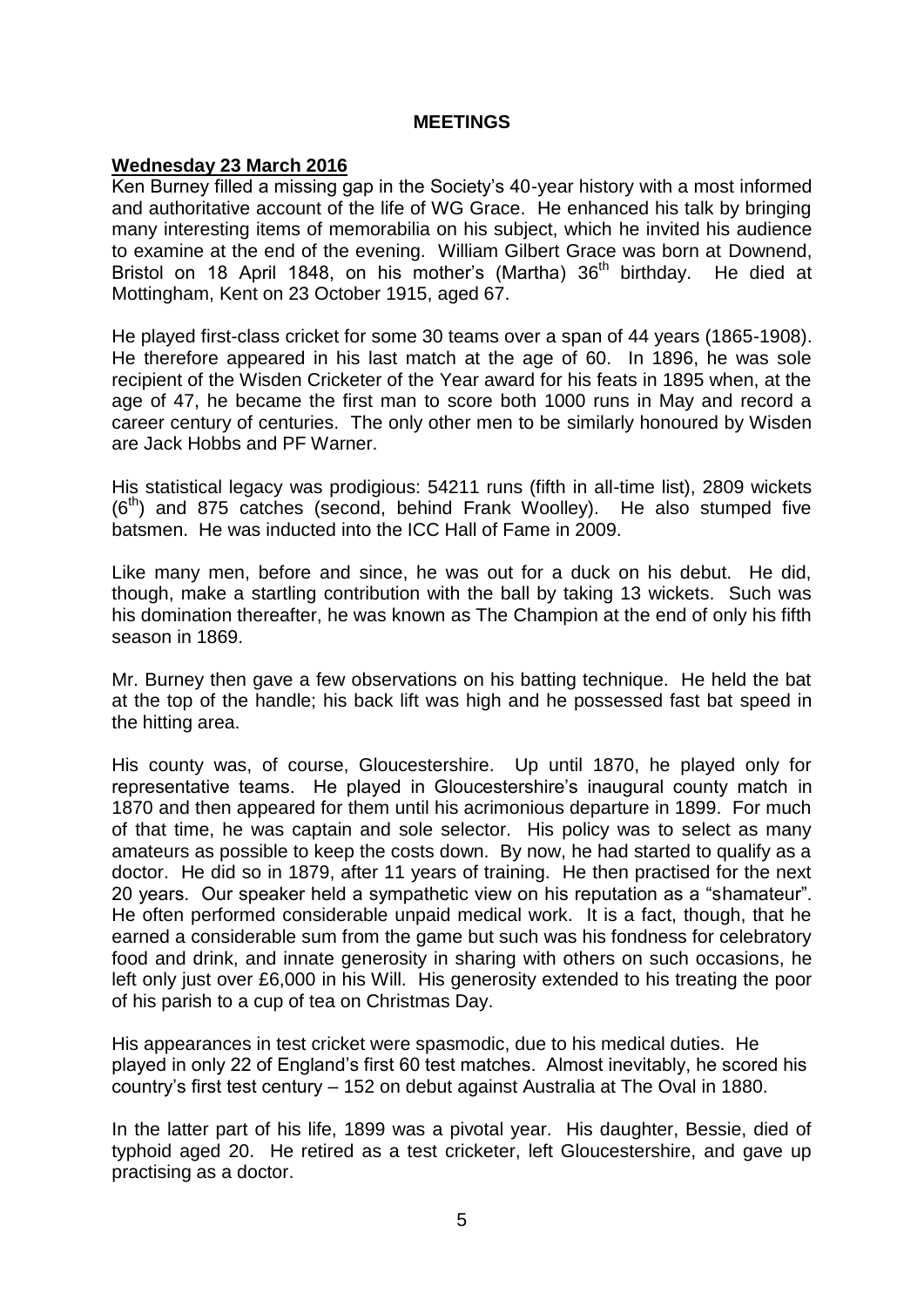The majority of his subsequent cricket after leaving Gloucestershire was for London County, though, compared to championship cricket, the fixture list was largely substandard.

#### **MICHAEL CARBERRY**

In July, news emerged that Michael Carberry had been diagnosed with cancer. He has fought a life threatening illness before. One of the most popular of all cricketers, the whole cricket world, and those beyond, will be hoping that he recovers from his current condition. The Society convey their very best wishes to him. He is in our thoughts and prayers.

#### **HAMZA ALI**

Hamza Ali, a promising right-handed all-rounder, drowned in an accident in the River Avon near Bristol on 9 June, aged 20. He was born in that city on 5 August 1995, where he attended City Academy Bristol and Filton Sixth Form College. He had played six List A matches for Rawalpindi (between January 2015 - January 2016). He made his debut for Hampshire  $2^{nd}$  XI in 2015, and appeared in his only first-class match for the County against Cardiff MCCU at The Ageas Bowl only two months before his tragically untimely death. He took two for 47 with his medium-pacers and held a catch in that match. He was also an MCC Young Cricketer. As a mark of respect, Hampshire players wore black arm bands in their ensuing t20 match at The Oval.

## **A SEASON LIKE NO OTHER**

Hampshire have endured a season like no other before in their history. Besides the death of Hamza Ali and Michael Carberry's illness, the entire original first-team squad, apart from James Vince, have been injured. Vince and Liam Dawson, of course, have been absent on England duty. Also, Dale Benkenstein resigned as coach towards the end of July. Charlotte Edwards' injury during the course of the inaugural Southern Vipers fixture on 31<sup>st</sup> July, somehow summed it all up. Is The Ageas Bowl jinxed? Not even Shakespeare or Hardy in their gloomiest moments could have dreamt of such a series of misfortunes.

One benefit emerging from these travails is that Hampshire have had to blood a number of youngsters, who have responded extremely well. There will be more on this in future Newsletters.

## **HAMPSHIRE PLAYED THERE ONCE**

Given a further reduction in the number of championship matches in the first division in 2017, it seems inevitable that teams in the upper league will retrench and play all their four day matches at their Headquarters ground, with the exception of Yorkshire. It is difficult to see them omitting Scarborough from their schedule. Middlesex may not have a requirement to move away from Lord's for the odd match.

Teams in division 2, who will play two more home matches than those in the first division, may have more scope to visit their outposts. Indeed, a cherished part of cricket's heritage is still being maintained by championship matches being played at Chesterfield, Cheltenham, Colchester, Arundel and Tunbridge Wells.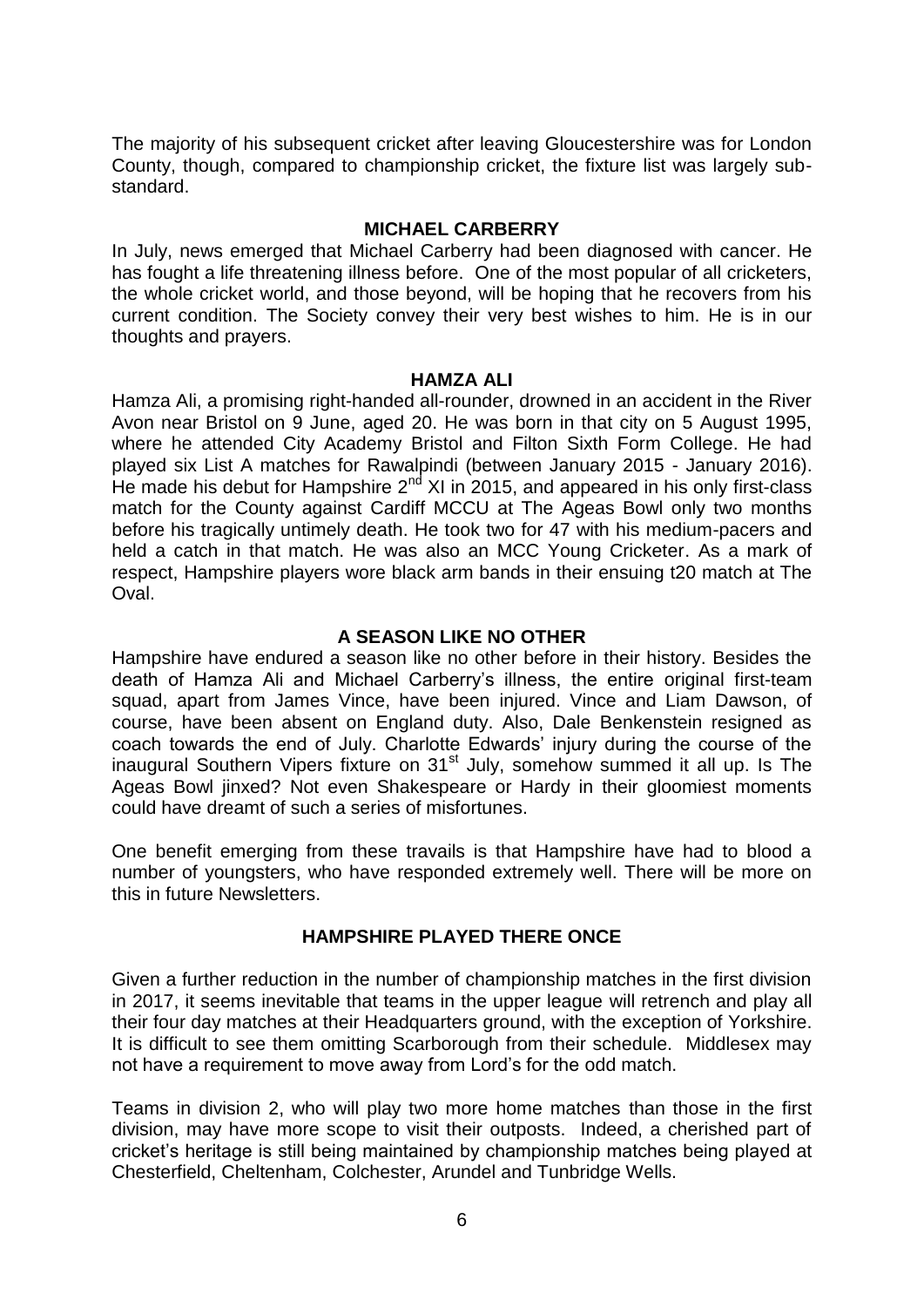Whilst teams may take some t20 or 50 over matches to other parts of their respective counties, memories of first-class cricket being played on outgrounds are receding into the distance. Indeed, *The Cricket Paper,* has captured the mood by running a series of articles on county cricket's past and present outgrounds in the last month or so.

In the coming winter's Newsletters, the editor will be looking back at those venues at which Hampshire played in the other counties, majoring on those grounds where they appeared on just one occasion.

It will be an alphabetical journey, starting with:-

#### **DERBYSHIRE**

Hampshire have played on the following grounds used by Derbyshire. Interestingly, one of these grounds, Burton-on-Trent is in neighbouring Staffordshire.

| Ground               |      | First Match Last Match | Played         |                |                          | Won Lost Drawn |
|----------------------|------|------------------------|----------------|----------------|--------------------------|----------------|
| <b>County Ground</b> |      |                        |                |                |                          |                |
| Derby                | 1876 | 2014                   | 44             | 15             | 16                       | 13             |
| Chesterfield         | 1910 | 1997                   | 24             |                | 8                        | 9              |
| <b>Blackwell</b>     | 1909 | 1909                   | 1              |                | $\overline{\phantom{0}}$ | 1              |
| <b>Ilkeston</b>      | 1933 | 1946                   | $\overline{2}$ | 1              | $\blacksquare$           | 1              |
| Burton-on-Trent      | 1954 | 1958                   | $\overline{2}$ | $\blacksquare$ | 1                        |                |
| (Ind Coope Ground)   |      |                        |                |                |                          |                |
| Heanor               | 1987 | 1987                   | 1              |                | 1                        |                |
|                      |      |                        | 74             | 23             | 26                       | 25             |

It is worth mentioning that, the two counties never played each other between 1919 – 1929, and also in 1930 and 1939. It seems strange as Derbyshire were one of Hampshire's oldest opponents and from their admission to the County Championship in 1895, the two sides played each other home and away until the outbreak of WW1. Since the introduction of the two divisional championships there have been further intermissions between 2005 – 2011, and again in 2013 and 2015-16.

Of Derbyshire's other first-class grounds, Hampshire never played at Glossop, Burton-on-Trent's Town Ground, Buxton, Sheffield's Abbeydale Park and the Bass Worthington Ground, Burton-on-Trent.

The two grounds on which Hampshire played only once are the Miners Welfare Ground, Blackwell and the Town Ground, Heanor.

## **BLACKWELL**

The fixture in 1909 marked the inaugural first-class match on the ground. The game was played out against the backdrop of a miners' strike which reduced the attendance. Around a thousand spectators were present on the first and third days.